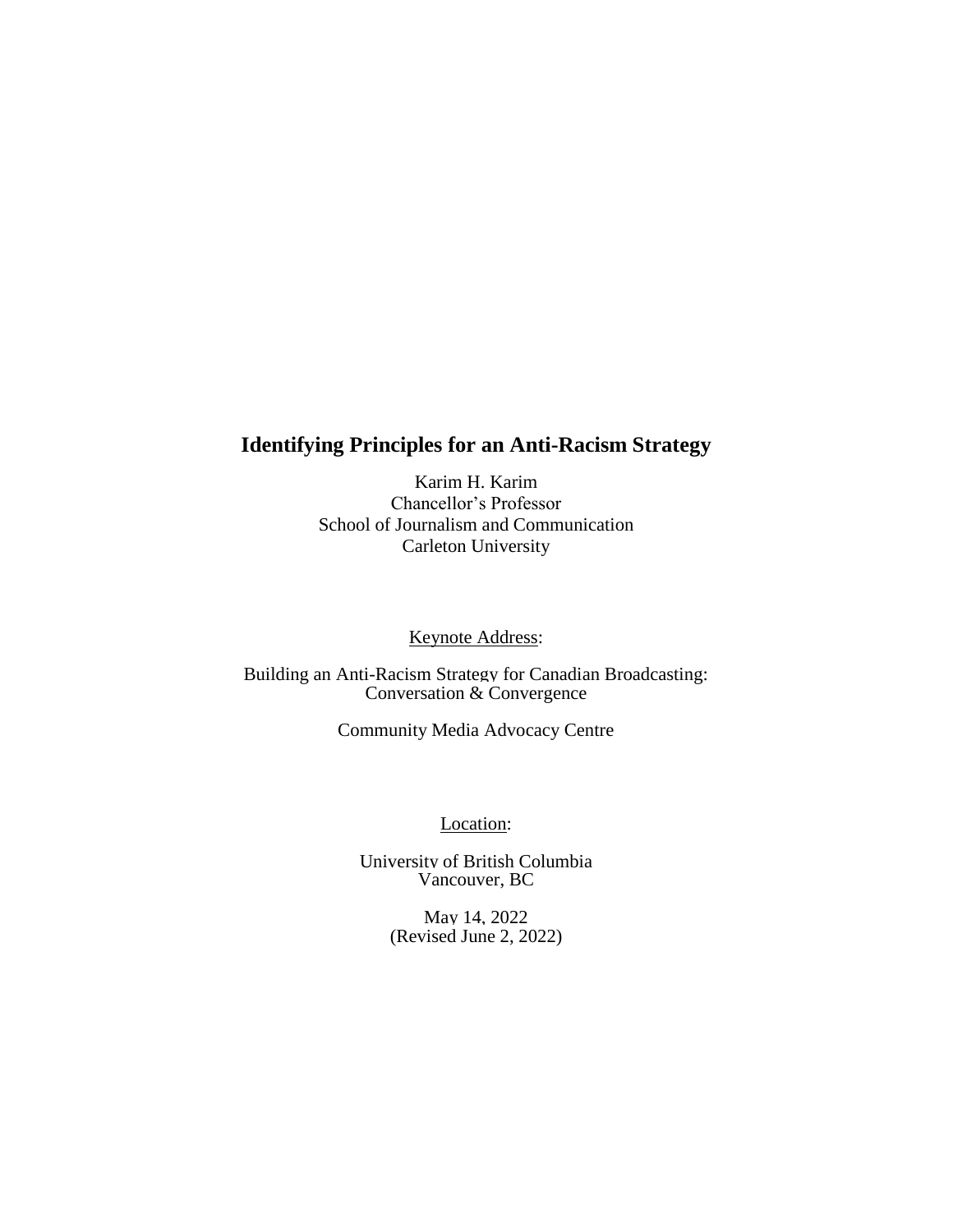Good morning and bonjour everyone.

I begin by expressing profound gratitude to the xʷməθkʷəy̓əm (Musqueam) people who, for thousands of years, have cherished, tended and protected their traditional territories of the Fraser River Estuary. The Musqueam's great teacher taught them empathy, charity, forgiveness, compassion, and the importance of sharing the land (Musqueam, 2022). They hold Respect, Pride, Inclusiveness, Honour, and Shared Responsibility as their communal values.

I thank the Community Media Advocacy Centre for inviting me to deliver this keynote address. CMAC's progressive, intelligent and forward-thinking activism bears the seriousness and substance appropriate to the task at hand. Building a robust and effective Anti-Racism Strategy for Canadian Broadcasting is a major challenge. Decades of effort by Canadian civil society in this direction have produced some advances in policy, regulation, and law. CMAC's bold and systematic approach promises to achieve a major step in orienting Canadian broadcasting towards a non-discriminatory ethos.

I also acknowledge Canadian Heritage's Anti-Racism Action Program as the funding source of this initiative to hold consultations and to present a report to the Canadian Radio-Television and Telecommunications Commission. Prompted by demands for social justice by civil society groups, the Government of Canada has long struggled to come to terms with a white supremacist and colonial legacy. This insidious heritage has shown itself to be resilient. It is embedded deeply in the habitual ways of doing things and manifests itself, from time to time, in the discriminatory behaviour not only of broadcasters but also of politicians and public servants. I speak as a university-based academic and former journalist but also as someone with a decadelong experience of working in the federal government.

It is vital that the attempt to eliminate discrimination be grounded in principles; otherwise it risks being a facile bureaucratic exercise that does not address the root problem. The principles that I propose for Canadian broadcasting's anti-racist strategy are Social Justice, Mutual Respect, and Cultural Understanding. They were diminished when white supremacy and white privilege became the basis of human relations. My talk deals specifically with the marginalization of racialized people, but justice, respect and understanding are also essential in dismantling other structures of discrimination. The proposed principles need to be restored as integral elements of pluralist co-existence.

#### **Competing Discourses**

Society seems to operate in a cycle of forwards and backwards movement. There is constant competition between the discourses of the various interests vying for dominance. The consensus of hegemonic classes on the major issues of the day are mirrored by dominant discourses. They provide the definitions, agendas, and frames with which a society gives meaning to subjects of importance. These reference points form the bases for public discussions about topics such as justice, democracy, science, culture, violence, and peace. The same would apply to the subjects of race, racial discrimination and anti-racism. Dominant discourses' specific uses of language, visual imagery, and formats tend to reinforce the *status quo*.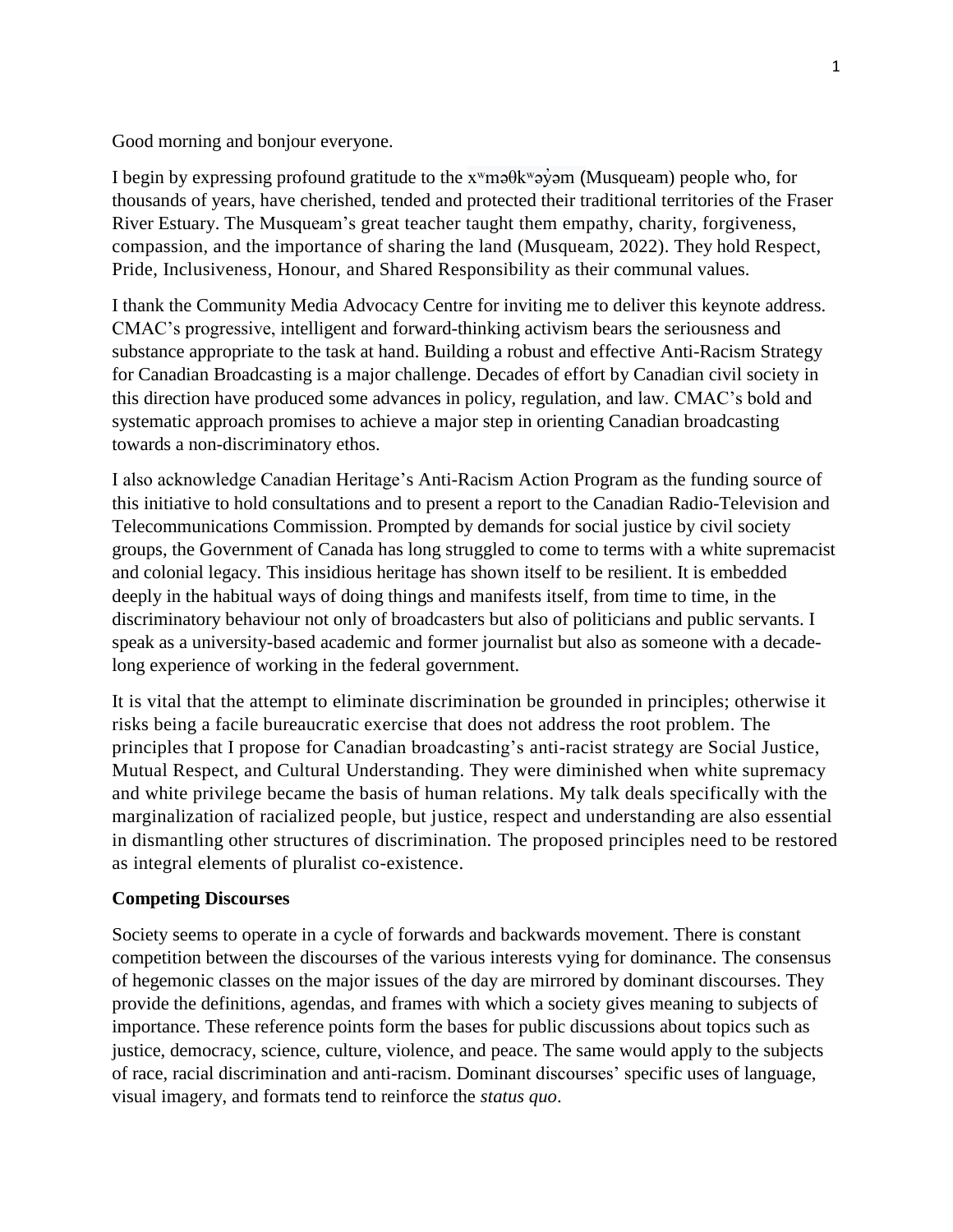Alternative discourses (Karim, 1993; 2003), such as those of anti-racism, challenge hegemonic structures. Dominant narratives in the public sphere, including the mainstream media, usually manage to overwhelm or subvert messages that do not conform to their particular ideological frameworks. One of the primary features of a hegemonic discourse is its power to comment on and interpret major events; it maintains superiority by being dynamic, continually co-opting and transmuting the words, images, and symbols of other discursive modes that threaten the *status quo*. Preferred networks of terminology and preferred meanings of terms prevail in important discussions, while alternative words and meanings are either disregarded or disparaged. A common technique for dismissing terms that promote respect for racialized people is to label them as "political correctness." In this way, dominant discourses correspond to the manoeuvring of elites by whom they are produced and whose positions they reinforce. Their ability to reframe alternative discourses is at the heart of their power to sustain hegemony and to skew justice against the marginalized.

The process in which hegemonic forces continually regroup to reinstate their dominance is perhaps most clearly illustrated in US history. One of the primary reasons for the Civil War, fought in the 1860s, was an effort to limit the expansion of slavery in the growing country. We know that the Confederate states, where this form of inhumanity was practiced, were defeated militarily by the Union and the legal system supporting slavery and racial discrimination was supposedly dismantled. Indeed, a few African Americans in southern states did succeed in making better lives. However, the rise of the Ku Klux Klan and the passing of Jim Crow laws reasserted white supremacy (Tischauser, 2012). African Americans then conducted sustained activism through the Civil Rights Movement and the US government passed legislation in the 1960s to diminish racial discrimination. But since then various states have enacted laws aimed at increasing restrictions against the rights of African Americans, particularly their access to the polls (Tensley, 2021). The alternative discourses of critical race theory, which seek to deconstruct and challenge dominant racist discourses, are seen as a threat by those who would uphold race-based societal structures. A number of US states have responded by seeking to ban the teaching of critical race theory in schools (Ray and Gibbons, 2021). Conceptual frameworks that would enable better understanding of race relations and promote mutual respect among diverse peoples are undercut by those who benefit from the injustice of white supremacist structures.

My intention in talking about the competition of discourses is to underline that one cannot rest on one's laurels once the proposed anti-racism strategy has been established. Influenced and manipulated by the privileged, dominant narratives continually divert public attention from the structural discrimination, violence, and racial injustice of societal systems. As the cultural studies scholar Stuart Hall (2000) and others have shown, the mainstream media have been key instruments of these processes. An anti-racism media strategy must account for the inevitable response from those who benefit from white supremacist structures to maintain their hegemony.

#### **White Supremacy's Resilience**

White supremacy has been one of the most powerful, determined, and resilient forces of the last few centuries (Beliso‐De Jesús and Pierre, 2020). It pervades society far beyond the ambit of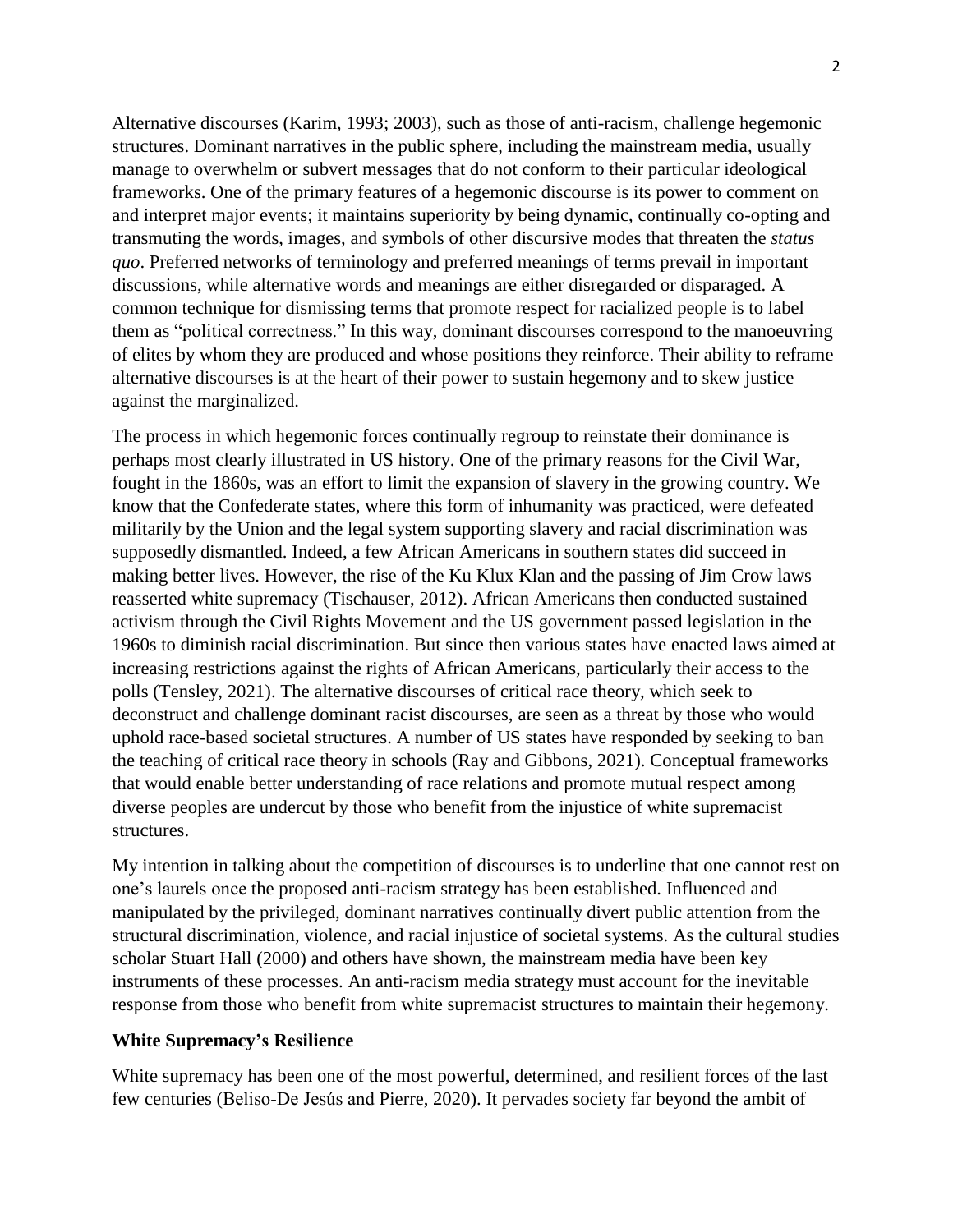extreme right wing groups. It is global in scope. It has underwritten the systems of colonialism. It informs domestic and foreign policies. It influences mainstream media discourses. And it undermines social justice, mutual respect, and understanding among cultures. Apart from marginalizing dark-skinned peoples, including non-European Christians (Karim, 2003), white supremacy also racializes European adherents of non-Christian religions (Casey, 2021) and European working classes (Virdee, 2014).

Although usually invisible, racial hierarchization is embedded in societal infrastructure and profoundly influences minds, policies, and laws (Razack, 2002). Historian Roxanne Dunbar-Ortiz (2018) has demonstrated how key parts of the American Constitution support white supremacist purposes. And, in studying incongruencies between indigenous world views and the Canadian Charter of Rights and Freedoms, UBC law professor Mary Ellen Turpel-Lafond (1989- 1990) has shown how even the foundational concept of rights is based on parochial Eurocentric ideas that benefit the inner circles of socio-economic elites. This basic law is therefore flawed in the justice that it is supposed to provide to all Canadians.

Whereas mainstream media's narratives promote modernity, development, progress, democracy etc. for all, these ideas implicitly remain markers of Eurocentric civilization and its vaunted superiority. On the other hand, "the third world" connotes the lack of human advancement, in effect acting as a synonym for barbarism and savagery. For example, mainstream Canadian media frequently refer to the lack of clean water in many indigenous locales as "third world conditions" (e.g. [Taniguchi,](https://edmontonjournal.com/author/ktaniguchi/) 2022). The actual reality here is that bad water and, indeed, maldevelopment and broken democracy, are permanently part of "the first world." Dangerous living conditions of First Nations have been generationally present in a country that is viewed as modern, developed, progressive, and democratic. This has arisen from long-standing lack of respect for indigenous communities and has produced a perpetual situation of environmental and health injustice against them.

White supremacy has grown deep roots in the course of a long period. From the early  $16<sup>th</sup>$ century, European colonization took a worldwide form that made one continent's inhabitants ascendant over all others. It produced planetary structuration on racial basis. European theorization about pigmentary hierarchy helped justify the systemic exploitation of others' lands and the enslavement of Africans on a massive scale (Gilroy, 1993). Colonizers assigned themselves the mission of civilizing other "races" – characterized as barbarous by scholars like the 17<sup>th</sup> century Hugo Grotius (1925 [1646]), who helped lay the foundations of a Eurocentric international law. Philosophers such as J.S. Mill excluded non-Europeans from their supposedly universalist schemes of human rights (Klausen, 2016). The Enlightenment was presented to western and other societies as uniformly beneficial to all peoples, even as its ruminations enabled Europeans to repress others. The path of disrespect, disdain for cultural understanding, and systematic, worldwide injustice can be traced to such historical and philosophical developments.

Globally dominant discourses underlying a naturalized and omnipresent belief in white supremacy enabled those who saw themselves as good and moral people to perpetuate unspeakable cruelty and rapacious robbery in the name of civilization. Notions about "the white man's burden" justified the colonial structuring of governance, communications, and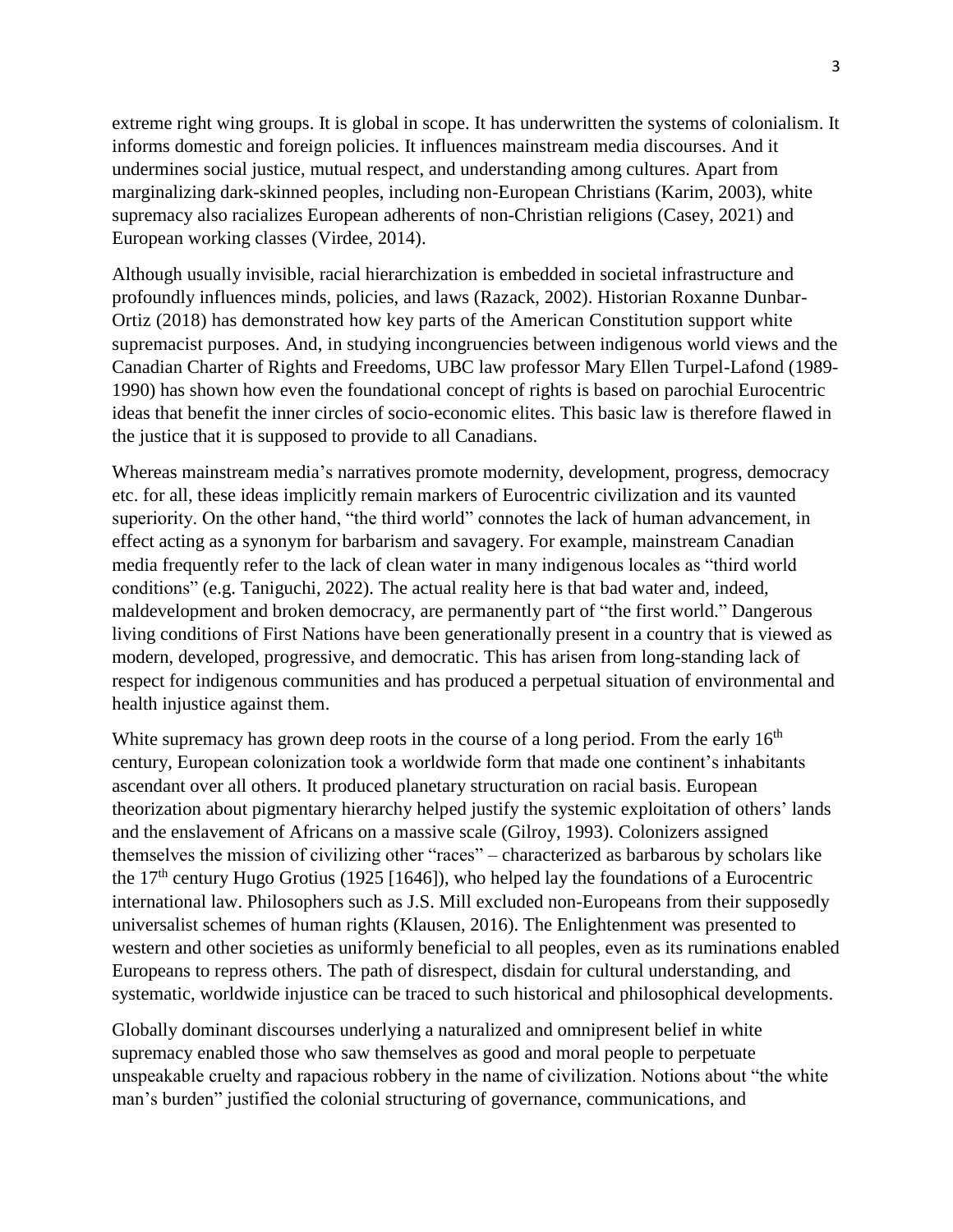transportation to rob and stunt indigenous economic systems around the world. Economist Utsa Patnaik (2006) has calculated that the British Raj, often portrayed in western discourses as bringing the rule of law to India, stole \$45 trillion between 1765 and 1938. Rebellions in colonies were crushed with genocide and other forms of mass killings, rape, physical and psychological torture, mutilation, detention in concentration camps, destruction of communities, relocation of people, separation of family members, and cultural and linguistic erasure.

And in our times people protesting in the streets and governments characterized as "rogue regimes" have to be put in their place. A British newspaper column written in anticipation of the 1991 invasion of Iraq, the precursor to the 2003 war, is quite telling. Sir Peregrine Worsthorne wrote:

The riches of the First World provoke passionate envy in the Third World, and so do all the appurtenances of civilization.… The aim must be for America to win an overwhelming victory; for Western technology to prove devastatingly, chasteningly superior. (1991, 10)

Speaking openly and unabashedly from a white supremacist pedestal, this author expresses the naked desire to maintain complete dominance over the "third world." There is no interest here in promoting justice. The piece was duly republished in the Toronto *Financial Post*'s "Insight" section.

Colonialism's general approach towards subjugated peoples is to eliminate their opposition and to incorporate them into worldwide capitalist society controlled by western hegemony. Education is wielded not only as a tool but a weapon. One particularly heart-rending manifestation was Canada's residential school system. The very place where indigenous children were ostensibly to be civilized became sites for physical and mental torture, rape, humiliation, murder, and suicide. Yet, there is reluctance even in critical discourses to call this savagery (Truth and Reconciliation Commission of Canada, 2012). That word and its media depictions are reserved for the Other.

The perceived superiority of one's "race" enables one to stay assured about maintaining goodness even while brutalizing darker-skinned peoples. That the Self becomes savage in pursuing the mission to civilize others is rendered irrelevant. The financial and social benefits of *la mission civilisatrice* appear to erase doubts about its moral rectitude. This is the very purpose for which European ideas of racial hierarchy were developed: the white Self remains pure even as it is drenched in others' blood. The self-assured and self-righteous expression on Minneapolis police officer Derek Chauvin's face, as he stared at a camera while deliberately and proficiently draining George Floyd's life [\(Moshtaghian,](https://www.cnn.com/profiles/artemis-moshtaghian) 2020), is an iconic symbol of this deep conviction that has been nurtured over centuries. Justice, respect, or the inclination for cultural understanding of the Other are completely devoid in this societal attitude. There is a through line from the emergence of white supremacist thinking to slavery to colonialism to the systemic discrimination and violence against racialized people in our times. The justice system and the mainstream media (Jiwani, 2011) as well as the behaviour of elites manifest it on a regular basis.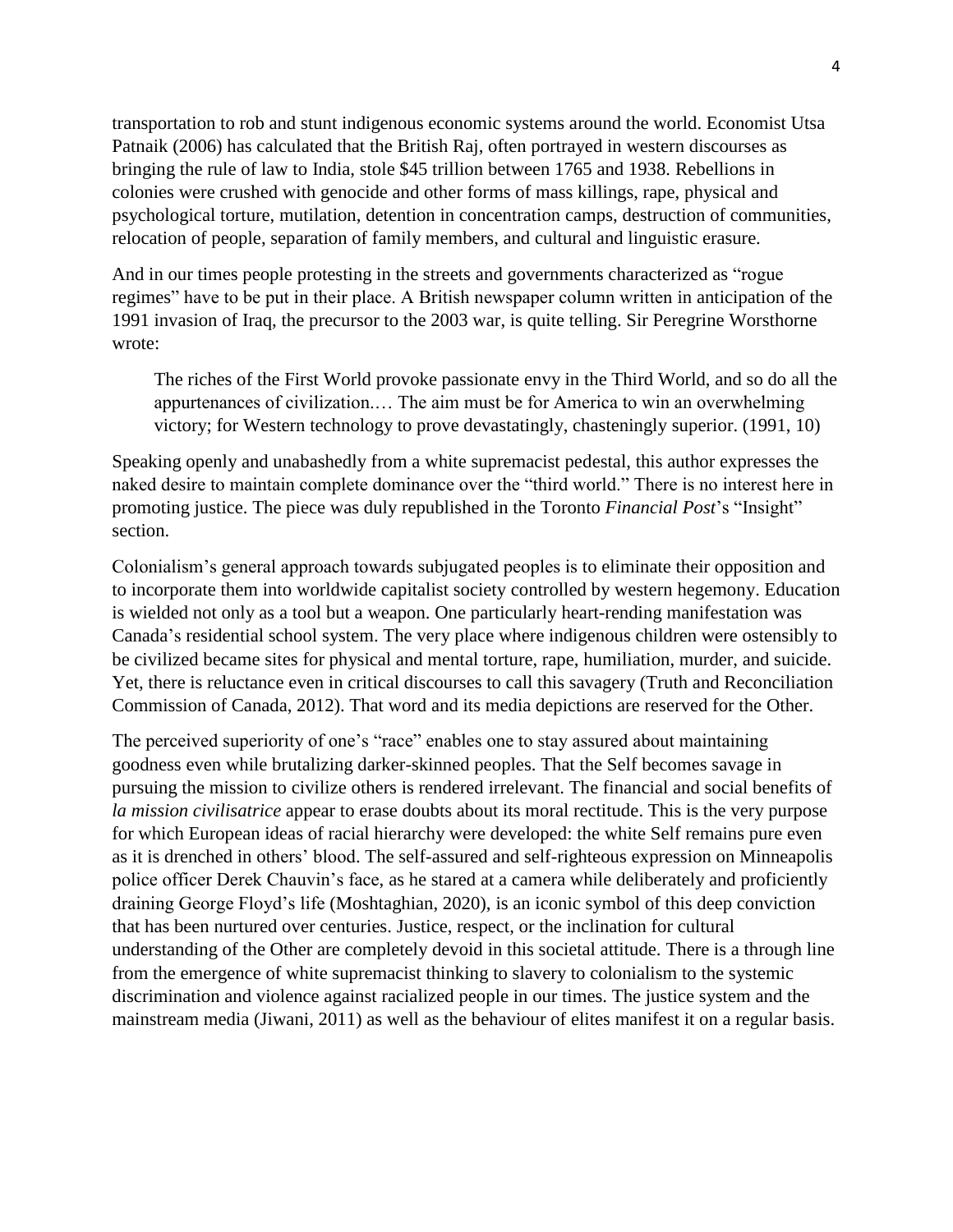#### **Whiteness and the True Canadian**

White supremacy's societal pervasiveness explains why the young Justin Trudeau felt completely comfortable wearing blackface (CBC News, 2019), among other places at West Point Grey Academy, which is in the vicinity of this campus. Whereas such depictions can be found as far back as Shakespeare's *Othello*, they reached their apogee after the US Civil War to mock African Americans who sought more rights.

"It's an assertion of power and control," says [David Leonard](https://slcr.wsu.edu/faculty/david-leonard/) , a professor of comparative ethnic studies and American studies at Washington State University. "It allows a society to routinely and historically imagine African Americans as not fully human. It serves to rationalize violence and [Jim Crow](https://www.history.com/topics/early-20th-century-us/jim-crow-laws) segregation." (Clark, 2021)

The minstrel shows, in which the invented African American character Jim Crow was a standard caricature, prefigured stereotypical depictions on film, radio, television, and the Internet. Blackface is transferable to other ethnicities, as Trudeau aptly showed in appearing as the Disney version of Aladdin, who happily sang about his country: "it's barbaric, but hey it's home" (Menken, 1992).

Other Canadian political leaders have reproduced white supremacist tropes on live TV. During a party leaders' debate in 2015, Stephen Harper argued for the interests of what he called "old stock Canadians" (Gollom, 2015) – an outmoded term denoting descendants of early European settlers. The French equivalent is "Canadiens de Vieille Souche" and in Quebec specifically -"*les Quebecois pure laine*" – pure wool Quebecers. In these terms, which have racist underpinnings, are embedded the ideas of who is the core Canadian Self distinct from the resident Other. Upon losing the 1995 referendum, which asked Quebecers whether their province should become a separate country, Premier Jacques Parizeau blamed the defeat on "*L'argent, puis des* votes ethniques" (money and the ethnic vote). He asserted that 60% of "*nous*" voted for sovereignty. The *nous* here, referring to the imagined core Quebecois Self, is "*pure laine*." It did not matter that the "ethnics" had learned and spoke French and it probably does not matter whether they remove their hijabs, turbans, and kippahs, as required for public service jobs by the current Quebec government (Quebec, 2019). They will remain the Other, for whom respect is set aside and for whose cultures and religions understanding is not necessary.

Pierre Poilievre, a candidate for the federal Conservative Party known for his provocative, populist rhetoric, stated that he speaks "Anglo-Saxon words" (YouTube, 2022) to get through to people. In recent times, "Anglo-Saxon" has become a code term used by right-wing US demagogues "when 'whites only' is too inclusive" (Serwer, 2021). Broadcasters briefly dwell on such high profile racist incidents when they occur and then move on to the next story, leaving racialized people to bear the discriminatory behaviour of the racists, emboldened by the exclusionary discourses of the country's leaders, in offices and the streets.

It is in the shifting meanings of words that are used to describe Canada and its population in the media, where we can see how symbolic constructions, deconstructions, and reconstructions in competing discourses serve to include or exclude specific types of people (Karim, 1993).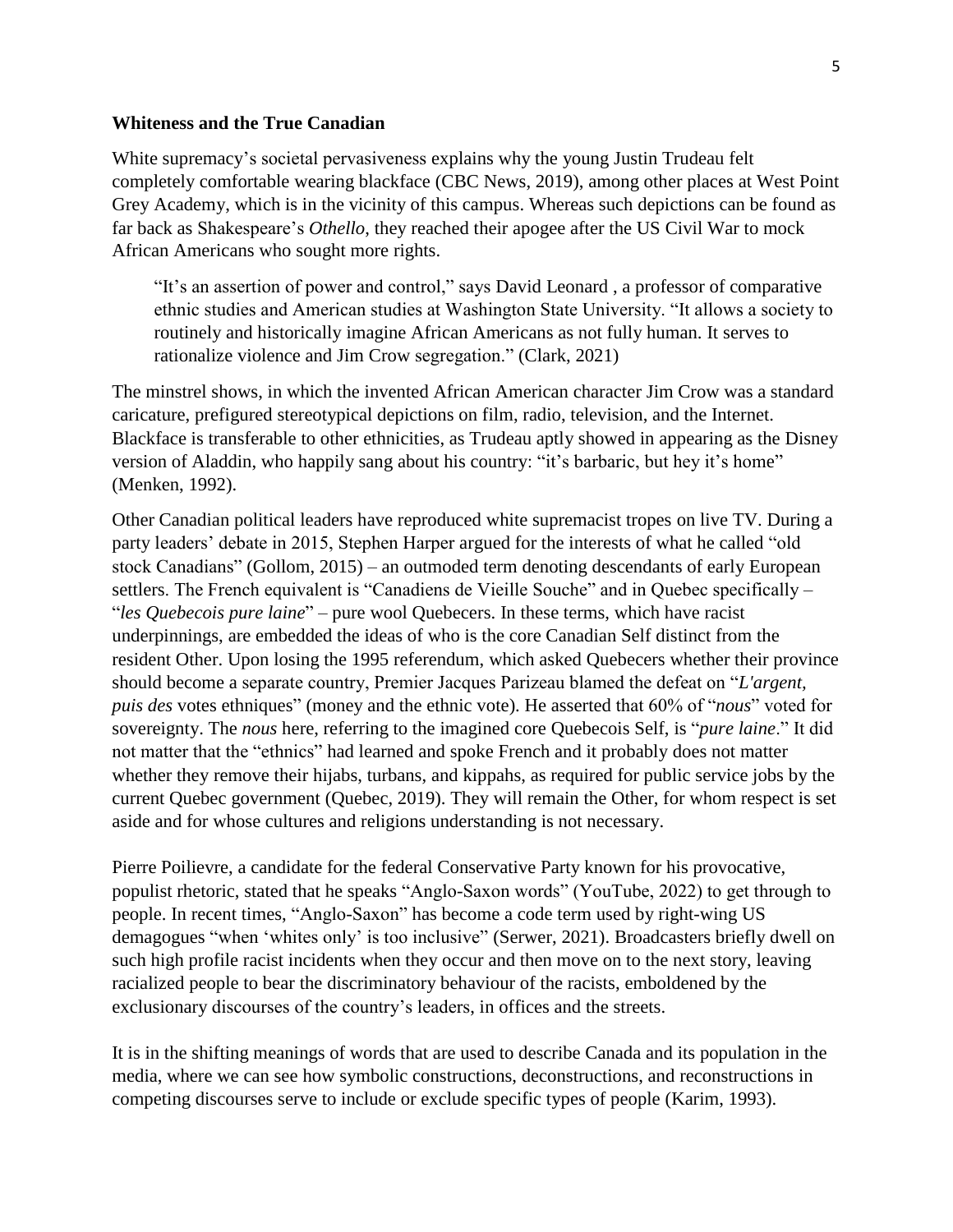Witness some of the terms that have depicted Canada, its parts, and its inhabitants over the last three centuries: Turtle Island, Iroquois Confederacy, *Nouvelle France*, Lower Canada, Upper Canada, British North America, dominion, confederation, federal state, nation, provinces, territories, Great White North, White Man's Country, Denedeh, Nunavut, the Arctic, the Pacific region, the West, Central Canada, Atlantic Canada, the Maritimes, Native Canada, English Canada, French Canada, White Man's Province (i.e. British Columbia), distinct society (i.e. Quebec), the Quebec nation, ROC (Rest of Canada. i.e. Canada other than Quebec), bilingual, bicultural, multicultural, multiracial, mosaic, charter groups, founding nations, First Nations, aboriginal peoples, indigenous peoples, natives, status Indians, non-status Indians, reserve Indians, Eskimos, Inuit, Metis, *Canadiens français*, *Franco-Québécois*, *Québécois de souche*, *pure laine*, Whites, Caucasians, old stock Canadians, Anglo-Saxons, aboriginal language speakers, Indigenous language speakers, heritage language speakers, *allophones*, audible minorities, official language minorities, anglophones, francophones, English-language speakers, French-language speakers, *Francophones hors Québec*, *Francophone de Colombie-Britanique*, *Franco-Albertains*, *Franco-Manitobans*, *Fransaskois*, *Franco-Ontariens*, *les Acadiens*, Anglo Quebecers, *communautés culturelles*, ethnics, ethnocultural minorities, ethnoracial minorities, visible minorities, persons of colour, racialized Canadians, BIPOC, BIWOC, first-generation Canadians, new Canadians, immigrants, permanent residents, citizens, DPs (Displaced Persons), convention refugees, economic refugees, boat people, yacht people, etc. This long but partial list of designations reflecting varying perceptions of Canada and its human residents is illustrative of how terminology can become a veritable arena of competition between dominant, alternative, oppositional, and populist discourses.

Speaking about the image of "a true Canadian" in dominant discourses, former CBC radio journalist Dwight Whylie, who grew up in Jamaica, noted:

You are white. You are Christian, either Protestant or Roman Catholic. You are anglophone or you are francophone. And you can trace your ancestry to Britain or France. If you belong to that definition, you're 100 per cent Canadian." (Boras, 1990, B3)

The imagined core national Self overshadows the resident Others, rendering unnecessary the need for inter-cultural respect and understanding, and leading to the denial of social justice.

The white Self is a flexible category that can be expanded or shrunk (Karim, 1996). There was a time when francophones in Montreal used to be told to "speak white!" i.e. English (Ruschiensky, 2018). That, of course, is no longer true. The Irish in North America were not considered white in the 19<sup>th</sup> century (Ignatiev, 1995). Now they are. In the early  $20<sup>th</sup>$  century, Ukrainians in Canada were "called filthy, ignorant, lazy, immoral drunkards, a threat to the racial character and social stability of Canada" (Gray, 2017). Now, 100 years later, Russian President Vladimir Putin's invasion of Ukraine has produced a strong sense of fellowship in western countries with people in that country. Television channels have fallen over each other to make budgetary allocations to send journalists to that war zone. The underlying reason for this may have been articulated by Charlie D'Agata, CBS News Senior Foreign Correspondent, who, when reporting from Kiev, declared that Ukraine "isn't a place, with all due respect, like Iraq or Afghanistan, that has seen conflict raging for decades. This is a relatively civilized, relatively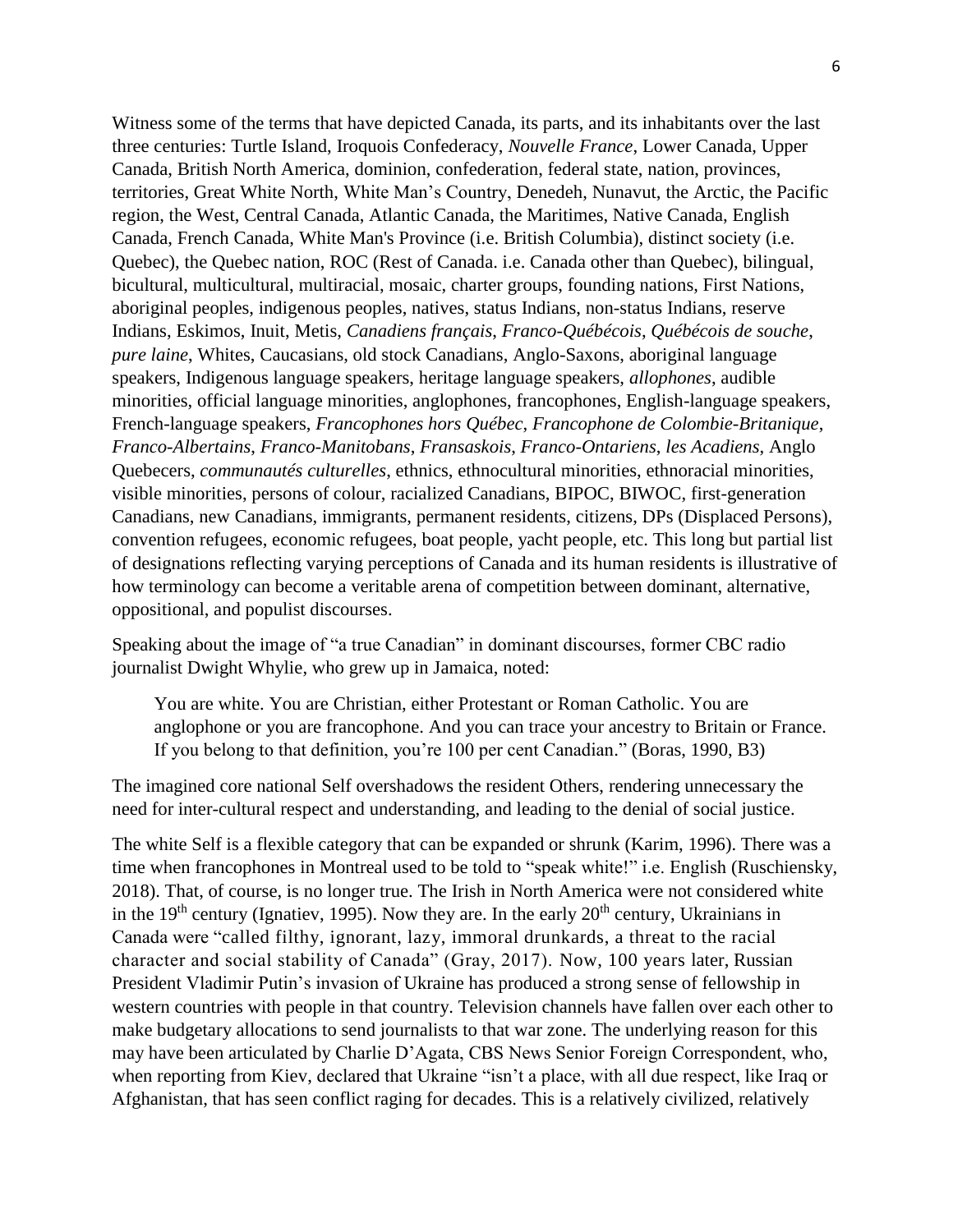European—I have to choose those words carefully, too—city, one where you wouldn't expect that, or hope that it's going to happen" (Butler, 2022).

Such statements, for which apologies are subsequently issued, reveal what causes some of the key decisions about media coverage of specific kinds of people. One can argue that D'Agata's comment does not reflect Canadian media organizations' views. But the fact remains that no broadcaster in this country has spent similar amounts of money, time, or care in covering the recent wars in Yemen, Ethiopia, Cameroon, Burkina Faso and Mali combined. The darkerskinned peoples of those countries do not seem to be considered "worthy victims," to use Edward Herman and Noam Chomsky's term (1988, p. 58). They are not viewed as "civilized" people like Ukrainians, whose pain and suffering matters and who deserve our respect. Racialized peoples are stereotyped as savage, among whom violence is common occurrence. Therefore, their conflicts are not worth covering in serious, sustained, and detailed manners. Canadian audiences supposedly do not need to understand them in depth and so our journalists do not have to waste much time on them. Of course, exceptions have to be made when oil, geopolitics, or terrorism against western targets are concerned.

The topos of Muslim violence that has existed in European literature for over a thousand years has enabled western media frequently to imply that all Islamic adherents are prone to terrorism (Karim, 2003). As violence by some Muslim actors came to the foreground, the phenomenon of terrorism came to be linked solely to the followers of Islam (e.g. Wilner, 2019), who are racialized in dominant western discourses (Thobani, 2020). The parts of Canadian history that have included terrorism by Irish, Doukhobor, and Quebecois groups (Azzi, 2017) are forgotten. Despite holding extreme right wing views, Alexandre Bissonnette was not charged with terrorism for killing six worshippers at a Quebec City mosque in 2017; his sentence for murder was later ameliorated by appeal courts (Banerjee, 2022). A media analysis of his attack and its aftermath's coverage showed that journalists were also reluctant to call him a terrorist. Instead he was depicted as an individual with severe mental health problems, as often happens when a nonracialized person commits such an atrocity. The study compared the coverage with that of the 2014 attack on Parliament by Michael Zehaf-Bibeau, which mainstream media routinely described as a "terrorist" attack by a "lone wolf" connected to "radical Islamic ideology" (Hassoun, 2022, p. 89). Terms like "Islam," "Islamic," and "Muslim" have been corrupted by politicians and journalists to demonize an entire community, which itself uses such words to describe its identity, piety, ethics, and moral conduct (Karim, 2014). Mainstream media have frequently failed to show respect towards Muslims or the desire to understand them. These attitudes appear to have dovetailed with the targeting and unjust treatment of Islam's adherents by the state (Zine, 2022).

#### **Absence and Distortion in the Media**

The two primary problems in the representation of racialized communities have been absence and distortion (Mahtani, 2008; Hirji, Jiwani, and McAllister, 2020). Indigenous peoples have long been invisible in the media. Even as the diversity of Canadians grew, only Euro-Canadians generally appeared on the screen until the 1980s. When racialized individuals were shown, it was largely in stereotypical portrayals. Representations of dark-skinned people were mostly restricted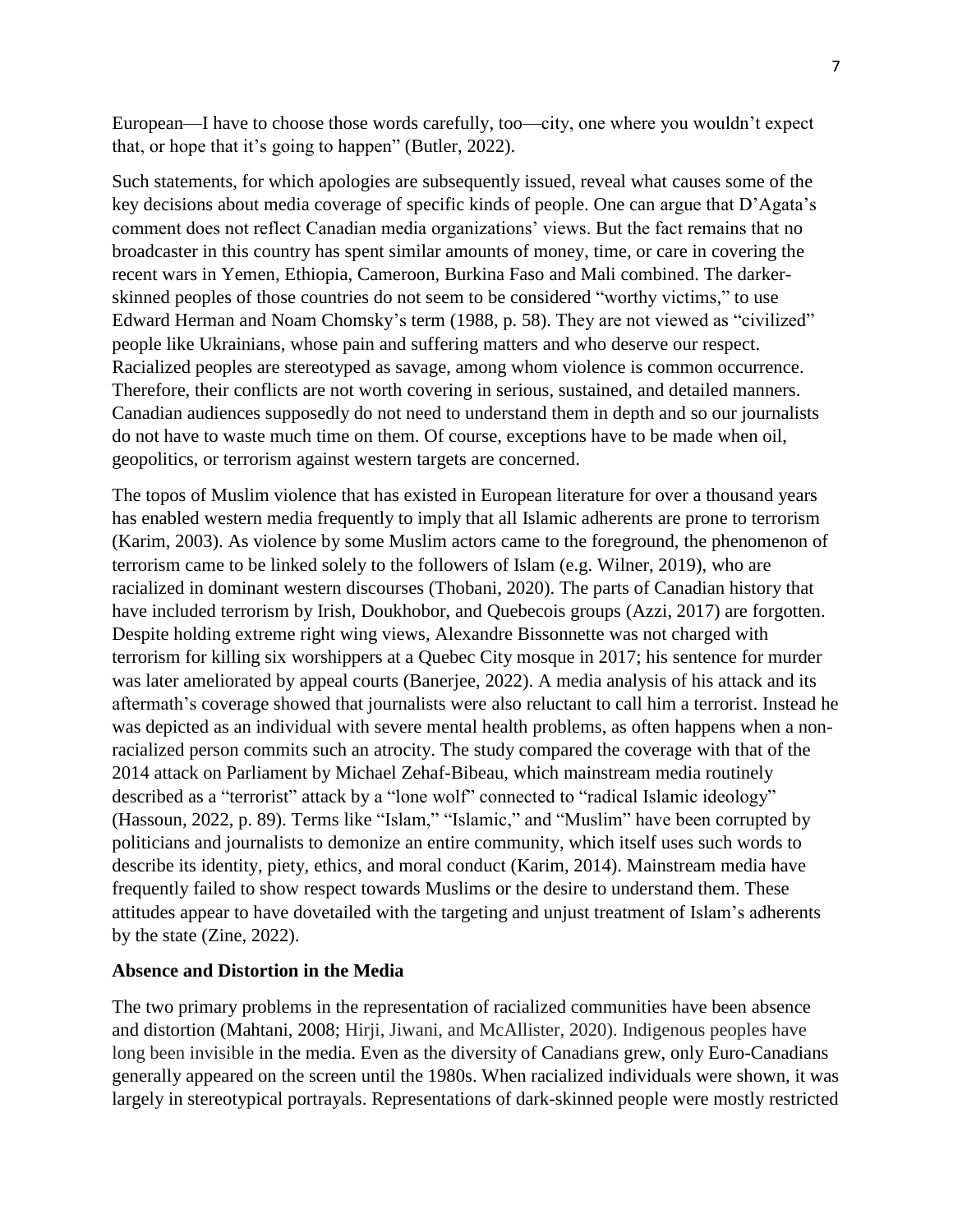to contexts such as crime. Broadcasters have come some distance in addressing this problem and there has been more inclusion since that time. Efforts have also been made to normalize their presence in portrayals of daily life (Karim, 2005). However, the overall effect of media depictions on the minds of Canadian audiences leaves much to be desired. The town of Hérouxville, Quebec, which had no racialized inhabitants, but whose councillors – influenced by journalistic portrayals of large cities – instituted racist codes of conduct for immigrants in 2007 (Stasiulis, 2013). Media workers need to recognize the impact that their alarmist representations have on people. Given their prominence in the public sphere, they share a significant part of the responsibility to enhance mutual respect and cultural understanding.

The older discourses are constantly awakened in the minds of audience members because they have been exposed to racist forms of representation over their lifetimes. We live in a world filled with multiple forms of media, from which audiences consume sounds and images in an intertextual manner. Even though some mainstream broadcasters may disseminate fair representations, their material is received simultaneously with racist content from other sources. Disinformation and hate propaganda are ubiquitous in numerous traditional and new media sources (Reddi, 2021). The rise of populism has also fostered an elevated acceptability of racist discourse (Adam Sengul, 2022). Whereas it is important to establish specific policies to counter racism in broadcasting, there also must be a serious and active endeavour to account for the relentless waves of racist discourses that constantly erode the gains.

We should be vigilant that the improvements made in representation not disappear due to revanchist re-assertions of racial hegemony. There exists a constant possibility of regression, of sandcastles being washed away. In any case, the current practices of the mainstream broadcasters are far from being perfect. Despite their efforts, it seems that media workers continue unconsciously to reproduce racist hierarchies and portrayals that slip into the stereotypical (Jiwani, 2011; Al-Hassoun, 2022). They can prevent such depictions by seeking consciously to show respect and sincerely striving to understand racialized peoples in their professional practices.

#### **Addressing the Root Problem**

After studying the problem of media depictions for four decades, during which I have worked with broadcasters, advertisers and other media organizations as well as with academia, civil society associations and governments, I would like to take a step back and look at the larger and longer-term picture. There have been some achievements in moving towards fair and just depiction of racialized peoples in Canadian broadcasting. However, the structures of white supremacy remain deeply entrenched in society and they tend to manifest themselves in racist coverage. *The challenge is to address the problem at its roots by repairing the damage wreaked on human relationships by centuries of white supremacy*. A significant part of this task can be achieved by identifying and valorizing the core principles that can stand as effective defences against the continuing assaults of racism.

My conviction is that a viable anti-racism strategy in broadcasting should stand on purposive, progressive principles of a humanism that resonates broadly in society, thus ensuring wide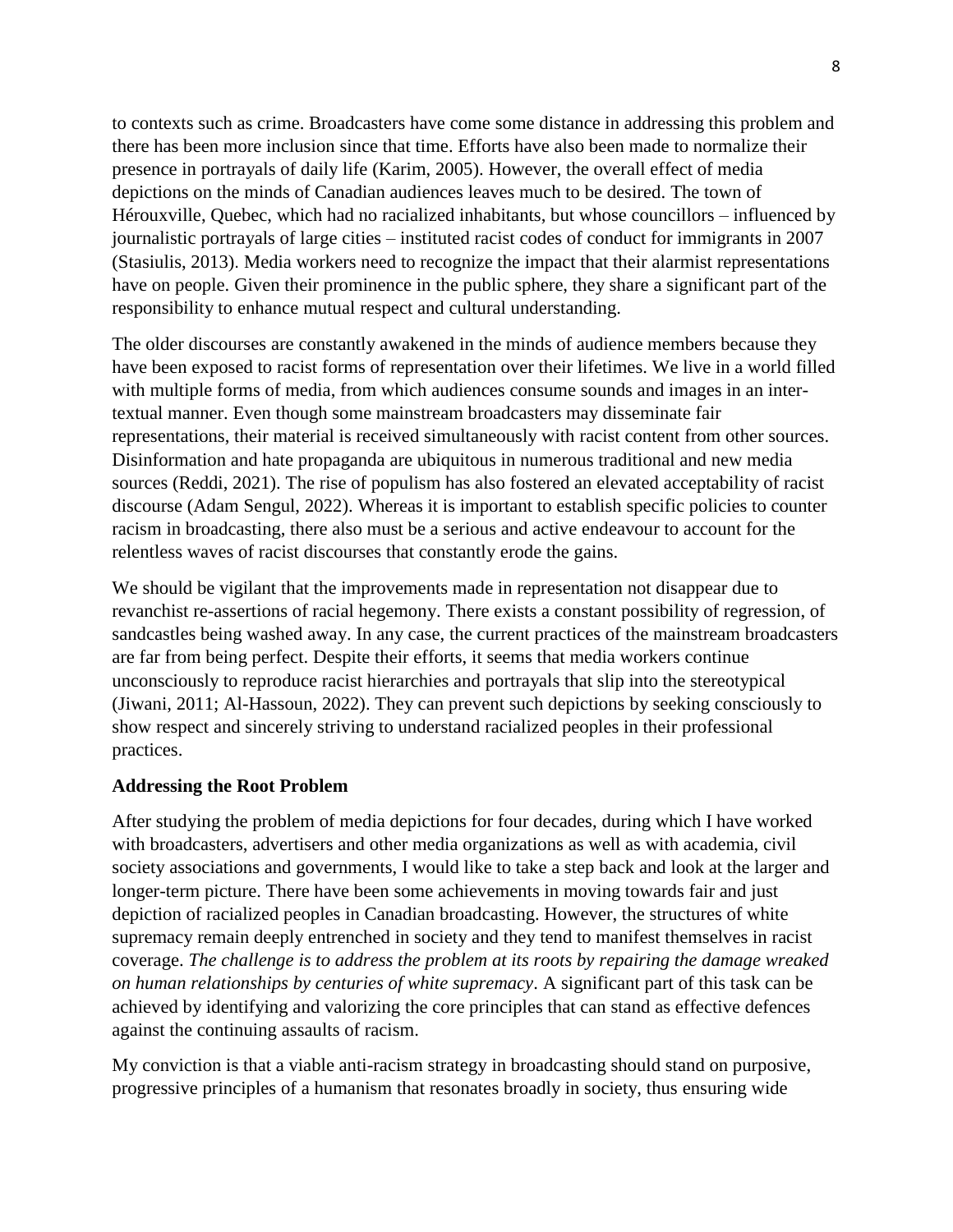acceptance and the support of strategic allies. Universalist principles, which squarely address the continual reassertion of discriminatory media practices, should frame the overall plan's details. The specific measures in the proposed anti-racism strategy run the risk of collapse without the support of strong pillars. Having a basis in principles will provide coherence and resilience to the strategy.

The likelihood for gaining audiences', broadcasters', civil society's, and government's support for the strategy will grow if the principles speak to ideas that have widespread consensus in Canadian society. As mentioned earlier, my suggestions for the principles are Social Justice, Mutual Respect and Cultural Understanding. These are not new ideas, but they have broad-based acceptability in society and can counter the hegemony, endurance, and power of white supremacy at the source. They speak to an elevated and reparative sense of humanity. They also bear the potency of societal ethics. I will take the next few minutes to elaborate upon my proposed principles for Canadian broadcasting's anti-racism strategy.

Justice is the cornerstone of a well-functioning society. On it rests the obligations of the state and the hopes of citizens. Social justice is democracy's ultimate goal. A situation in which people feel that there is a lack of justice is the cause for social distress and turbulence. The benevolent state cares for all its citizens. White supremacy has, however, produced structures and systems of injustice that deny racialized peoples participation in critical aspects of social, cultural, and economic life. Their voices have been muted and their images distorted. Working towards social justice is part of the shared responsibility of all individuals and institutions.

The media, which are primary vehicles for public engagement, have had complicity in diminishing and distorting the societal presence of racialized peoples. Whereas broadcasters must abide by the professionalism proper to their sector, it is incumbent upon them to foster social justice. Their relationship with all citizens regarding employment in and depiction by their organizations has to be guided by the ethics of fairness, inclusiveness, non-discrimination, and equity. Given the central role of media in society, they have the obligation to be leaders in demonstrating their commitment to the principle of justice as it relates to administration and operation. A sincere adherence to this principle will facilitate media organizations' understanding of how the racist structures of white supremacy in their own practices are denying just treatment to racialized peoples. It will also make them more amenable to the proposed antiracism strategy for broadcasters and to monitor themselves vigilantly to prevent backsliding.

Respect is an essential element for the societal harmony that benefits everyone. It opens the door to good relations and helps shut out hate. It enables the Self to welcome the stranger, the immigrant, the Other, or in the words of the poet William Butler Yeats, "friends you haven't yet met." Holding respect as a primary principal and social value assists organizations defend against the insidiousness of stereotypes. It helps us guard against the relentless discourses that would disparage people. It fosters the mindfulness not to attach the bad behaviour of an individual to an entire group. Respect leads to the desire to understand what we may hold to be alien ways of life. It also makes us think introspectively about our own likes and dislikes, our cultural traditions, and our religions in relation to those of others. Respect leads to inclusion and helps to dismantle structures of hierarchy as it facilitates an equitable relationship with all peoples.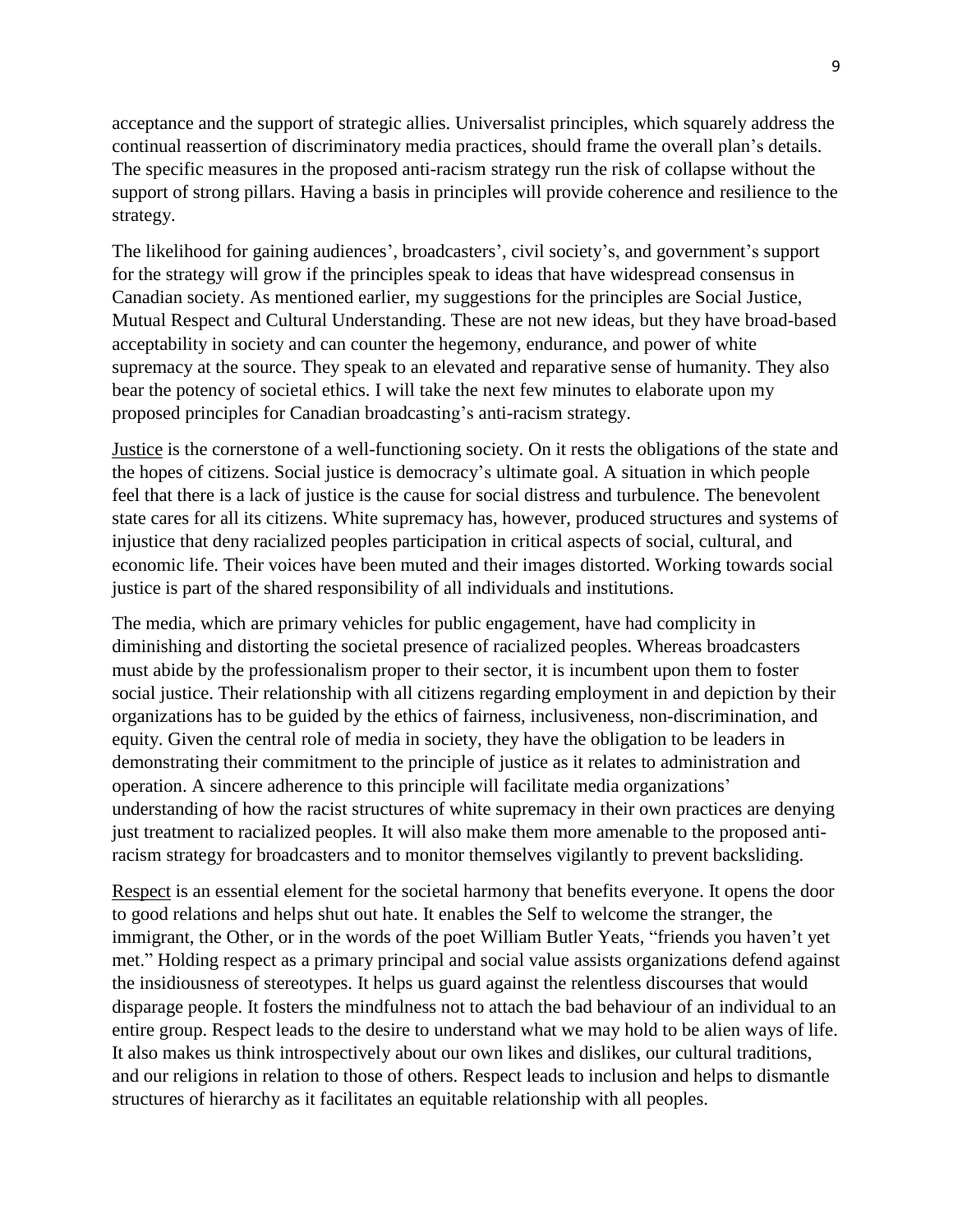Respecting diverse ways of life is a primary requirement for the media of a democratic society. Presenting certain cultures as exotic, strange, or bizarre produces a distance that often leads to alienation, marginalization, and discrimination. Depictions of others' clothing and customs should not become a way to produce disharmony between people. The media's practices in recognizing and honouring difference can help to reinforce the ethic of respect in society. Modes of journalistic reporting that normalize the existence of diversity can serve as models and incentives for good public behaviour. We can all learn from Musqueam people's aspirations to strive for empathy and compassion towards others.

Misinformation and disinformation exacerbate societal divisions. The norm of respect for all peoples can help act as a check against the proliferation of fake news that seeks to slander cultures. It serves as a defence against mindlessly forwarding media items that deliberately or unintentionally disparage others. Journalists who make respect a primary operational value will tend to engage in more rigorous fact checking than is usually the case when reporting on racialized individuals and groups. In adopting respect for all peoples as a formal, normative aspect of their work, the media will substantially strengthen their professional and institutional positions against racism.

Understanding is facilitated by respect. Diversity is an integral feature of Canada and difference is not a threat to the Self but a source of its enhancement. We are interconnected and interdependent in ways that we do not always understand. Being open to the sincere endeavour of knowing the historical and cultural contexts in which various groups operate is essential for a healthy, diverse country. Aspects of others' cultures and religions may sometimes seem repugnant. One should ask:

- why do I feel that way?
- how do I come to dislike and even hate others?
- what frameworks of thought promote such feelings in me?

Colonial structures of knowing others have usually been driven by white privilege and the motivation to exploit rather than to promote fellowship (Said, 1978). It is important to understand the sources that produce one's biases, prejudices, and what Walter Lippmann, called "the pictures in our heads" (1922, p. 1).

The racist frameworks of thought that are at the root of society's primary discourses often shape representations in the news, documentaries, and entertainment shows. Mainstream media subscribe to society's hegemonic discourses in interpreting events and peoples' actions. The normative tendency, as a result, is to produce biased portrayals and to deny the existence of racism when it occurs.

Journalists and other media workers of all cultural backgrounds who are committed to anti-racist portrayals of people must be literate about racist discursive structures' pervasiveness, persistence, and power. An anti-racism strategy can only be effective when white supremacy's ubiquitous presence is comprehended and is accounted for in the long term. Since media workers bear a unique responsibility in society, they must disengage personally from singular allegiances to any one culture, group, institution, ideology etc. The views of all those appearing in a news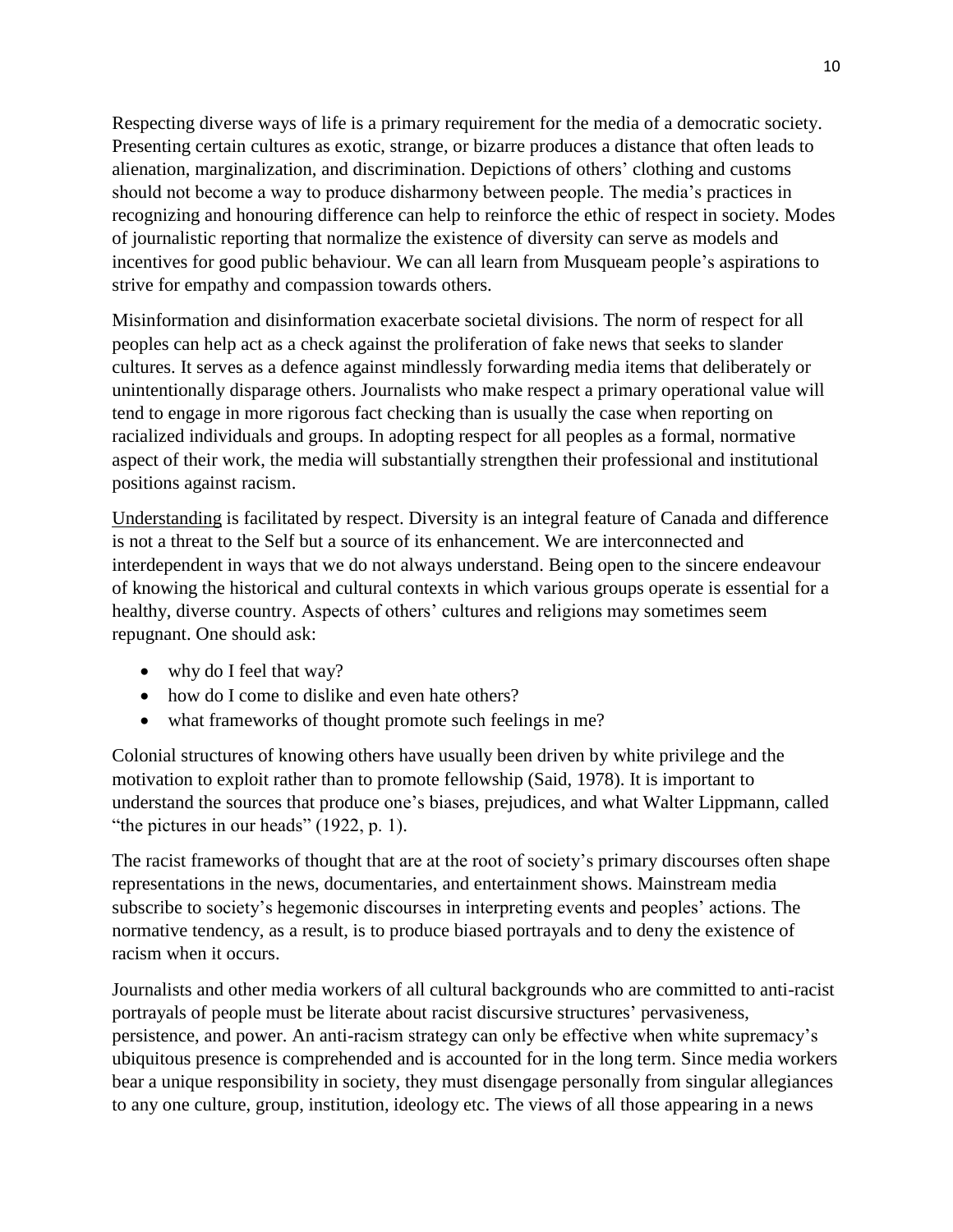report or entertainment program should be foregrounded, as much is possible, not just those of certain socio-economic echelons. Understanding the critical value of such approaches to their work will help broadcasters to overcome racist depictions and to uphold the professionalism and integrity that their audiences deserve.

## **RECOMMENDATION**

CMAC should construct a principial framework to serve as a basis for a robust and long-term anti-racism strategy for Canadian broadcasting. Such an approach will assist in accounting for the resistance that the strategy will face from positions that explicitly or implicitly support the continuation of a racial hierarchy in Canada. It is important that a framework of widely-accepted, appropriate, and coherent principles enable the strategy's detailed recommendations to counter the ongoing onslaught of white supremacy. I propose that the principles of Social Justice, Mutual Respect, and Cultural Understanding serve as the basis for the Anti-Racism Strategy for Canadian Broadcasting. They have the potency to be touchstones of integrity in the media's representation of people.

### **References**

Adam Sengul, K. (2022). Performing islamophobia in the Australian parliament: The role of populism and performance in Pauline Hanson's "burqa stunt". *Media International Australia*, 1- 14.

Al-Hassoun, H. (2022). Terrorist in the eyes of some: An examination of the Quebec City mosque shooting and the Christchurch shootings. Master's thesis. Ottawa: Carleton University.

Azzi, S. (2017). Terrorism and Canada. *The Canadian Encyclopedia*. <https://www.thecanadianencyclopedia.ca/en/article/terrorism> Accessed: May 13, 2022.

Bannerjee, S. (2022, May 27). Quebec mosque disappointed with ruling allowing shooter to seek parole after 25 years. *Global News*. [https://globalnews.ca/news/8874902/quebec-mosque](https://globalnews.ca/news/8874902/quebec-mosque-disappointed-supreme-coourt-ruling/)[disappointed-supreme-coourt-ruling/](https://globalnews.ca/news/8874902/quebec-mosque-disappointed-supreme-coourt-ruling/) Accessed: May 27, 2022.

Beliso‐De Jesús, A., & Pierre, J. (2020). Anthropology of white supremacy. *American Anthropologist*, *122*(1), 65-75.

Boras, A. (1990, Oct. 21). New definition sought for "true" Canadian. *The Calgary Herald*, B3.

Butler, S. (2022, Mar. 15.) Op-Ed: Racist War Reporting by White Journalists Undermines Trust in Western Media. *Ebony*. [https://www.ebony.com/news/op-ed-western-media-racist-ukraine](https://www.ebony.com/news/op-ed-western-media-racist-ukraine-war-reporting/)[war-reporting/](https://www.ebony.com/news/op-ed-western-media-racist-ukraine-war-reporting/) Accessed: May 13, 2022.

Casey, P. M. (2021). The racialization of American Muslim converts by the presence of religious markers. *Ethnicities*, *21*(3), 521-537.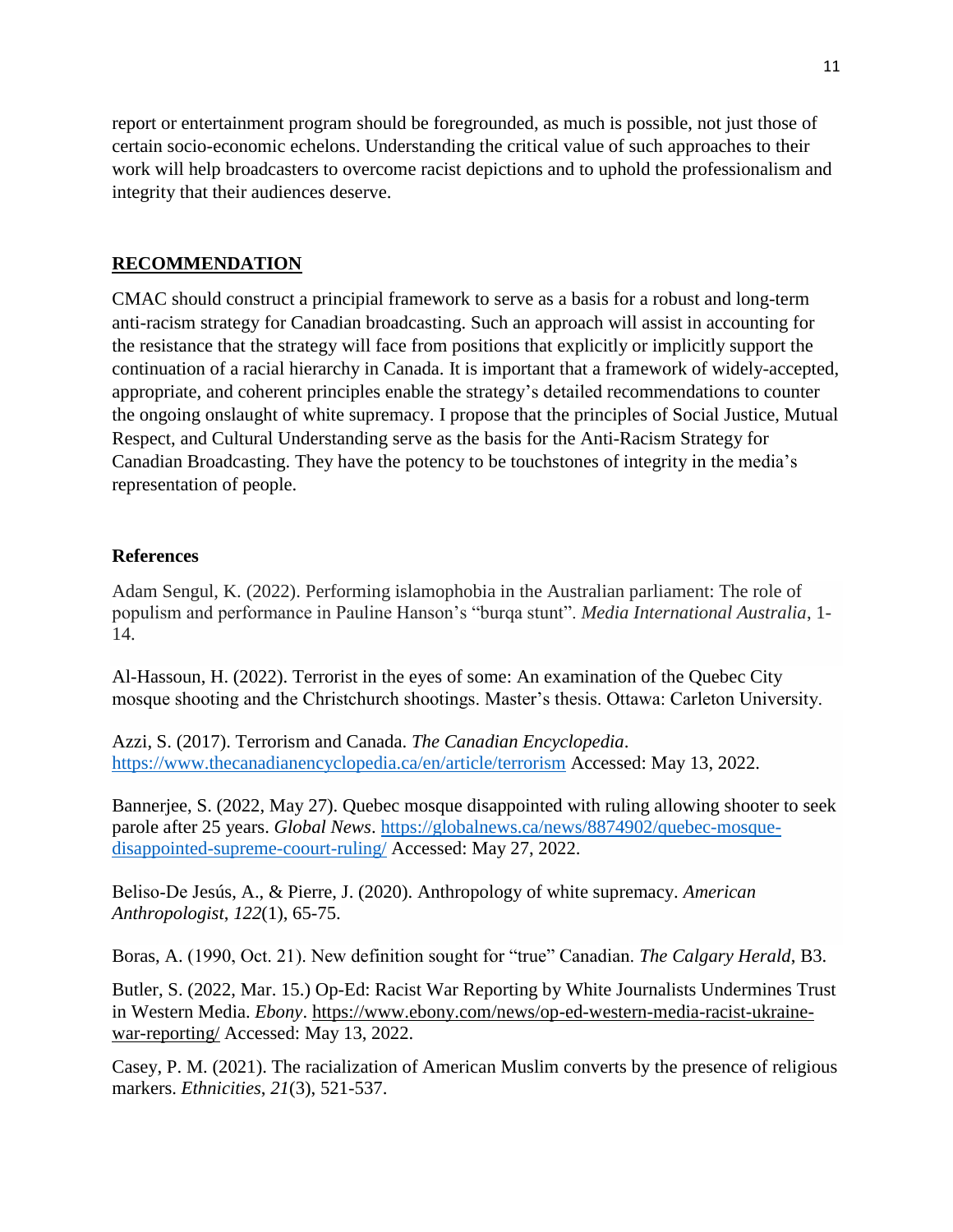CBC News. (2019, Sep. 20). What we know about Justin Trudeau's blackface photos – and what happens next. [https://www.cbc.ca/news/politics/canada-votes-2019-trudeau-blackface](https://www.cbc.ca/news/politics/canada-votes-2019-trudeau-blackface-brownface-cbc-explains-1.5290664)[brownface-cbc-explains-1.5290664](https://www.cbc.ca/news/politics/canada-votes-2019-trudeau-blackface-brownface-cbc-explains-1.5290664) Accessed: May 13, 2022.

[Clark, A. \(2](https://www.history.com/author/alexis-clark)021, Apr. 20). How the History of Blackface Is Rooted in Racism Blackface became popular in the U.S. after the Civil War as white performers played characters that demeaned and dehumanized African Americans. *History*. <https://www.history.com/news/blackface-history-racism-origins> Accessed: May 13, 2022.

Dunbar-Ortiz, R. (2018). *Loaded: A disarming history of the Second Amendment*. San Francisco: City Lights Books.

Herman, E. S. and Chomsky, N. (1988). *Manufacturing consent: The political economy of the mass media*. New York: Pantheon.

Gilroy, P. (1993). *The black Atlantic: Modernity and double consciousness*. Cambridge, MA: Harvard University Press.

Gollom, M. (2015, Sep. 19). Stephen Harper's 'old-stock Canadians': Politics of division or simple slip? *CBC News* [https://www.cbc.ca/news/politics/old-stock-canadians-stephen-harper-identity-politics-](https://www.cbc.ca/news/politics/old-stock-canadians-stephen-harper-identity-politics-1.3234386)[1.3234386](https://www.cbc.ca/news/politics/old-stock-canadians-stephen-harper-identity-politics-1.3234386) Accessed: May 13, 2022.

Gray, E. (2017, May 30). Ukrainian settlers in sheepskin coats overcome rancid prejudice. <http://earlegray.com/ukrainian-settlers-sheepskin-coats/> Accessed: May 13, 2022.

Grotius, H. (1925 [1646]). *On the Law of War and Peace* (Francis Kesley, Trans.). Oxford: Clarendon Press.

Hall, S. (2000). Racist ideologies and the media. In P. Marris and S. Thornham (Eds.), *Media*  studies: A reader, 2<sup>nd</sup> ed. (pp. 271-282). New York: New York University Press.

Hirji, F., Jiwani, Y., & McAllister, K. E. (2020). On the margins of the margins:# CommunicationSoWhite—Canadian style. *Communication, Culture & Critique*, *13*(2), 168-184.

Ignatiev, N. (1995). *How the Irish became white*. New York: Routledge.

Jiwani, Y. (2011). Trapped in the carceral net: Race, gender, and the "War on Terror." *Global Media Journal – Canadian Edition*, *4*(2), 13-31.

Karim, K. H. (1993). Constructions, deconstructions, and reconstructions: Competing Canadian discourses on ethnocultural terminology. *Canadian Journal of Communication 18*(2), 197-218.

Karim, K. H. (1996.) The definition of Visible Minority: A historical and cultural analysis*. SRA Reports*. Ottawa: Canadian Heritage.

Karim, K. H. (2005). Depiction of diversity: CBC TV and CBC.ca. Ottawa: Carleton University.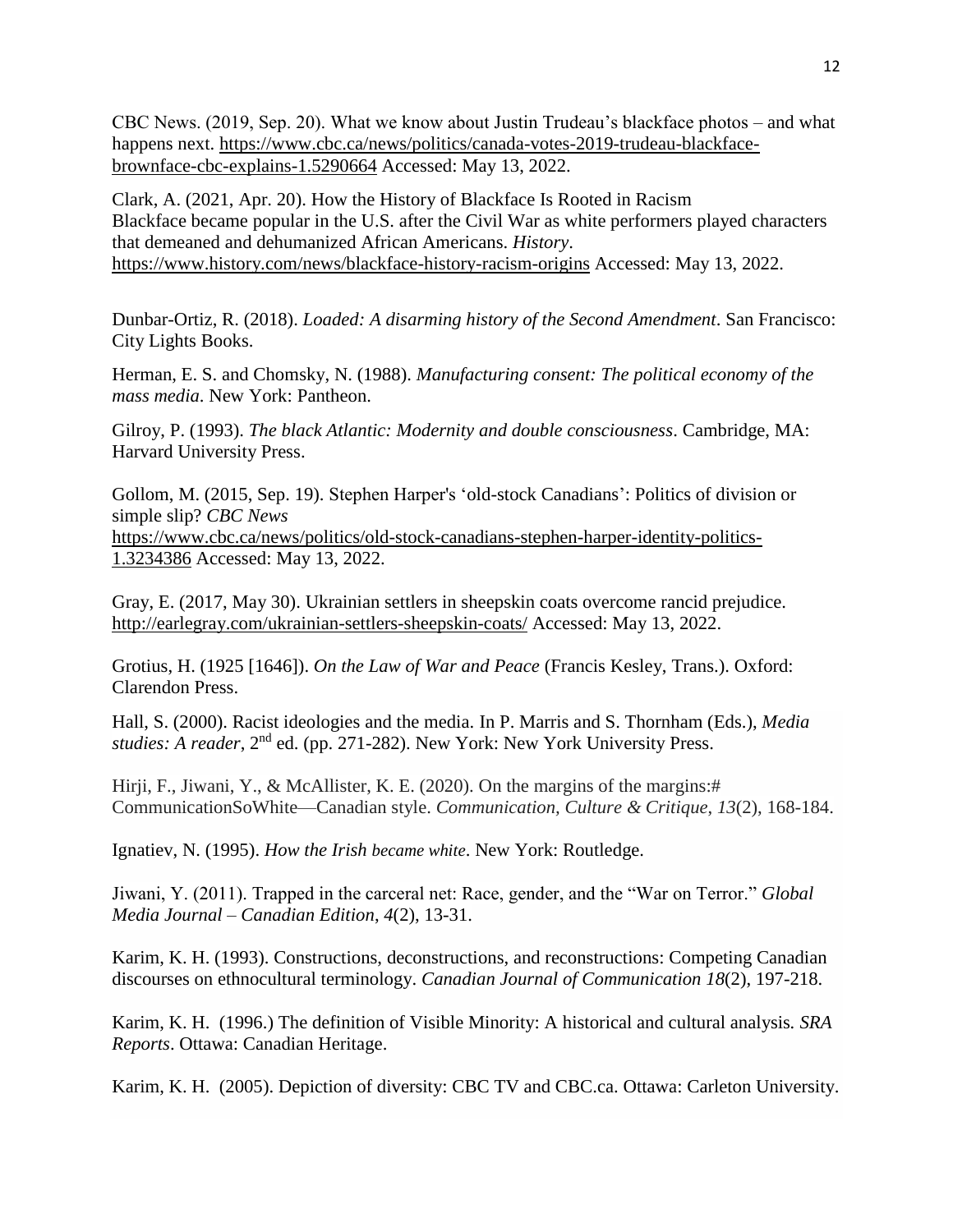Karim, K. H. (2014). Islamic, Islamist, moderate, extremist: Imagining the Muslim Self and the Muslim Other. In M. Eid and K.H. Karim (Eds.), *Re-Imagining the Other: Culture, media and Western-Muslim intersections* (pp. 89-109). New York: Palgrave Macmillan.

Karim, K. H. (2003). *Islamic peril: Media and global violence*. 2nd ed. Montreal: Black Rose.

Klausen, J. C. (2016). Violence and epistemology: JS Mill's Indians after the "Mutiny." *Political Research Quarterly*, *69*(1), 96-107.

Kawakami, K. K. (1924). Canada as a "White Man's Country". *Current History (1916- 1940)*, *19*(5), 829-834.

Lippman, W. (1922). *Public opinion*. New York: Harcourt, Brace and Co.

Mahtani, M. (2008). Racializing the Audience: Immigrant Perceptions of Mainstream Canadian English-Language TV News. *Canadian Journal of Communication*, *33*(4), 639-660.

Menken, A. and Ashman, H. (1992). Arabian nights. *Aladdin*. Hollywood, CA: Disney.

[Moshtaghian,](https://www.cnn.com/profiles/artemis-moshtaghian) A. (2020, June 23). Corrections officers say they were barred from Derek Chauvin's floor because of their skin color. *CNN*. Accessed: July 29, 2021. [https://www.cnn.com/2020/06/23/us/george-floyd-chauvin-detention-officers](https://www.cnn.com/2020/06/23/us/george-floyd-chauvin-detention-officers-discrimination/index.html)[discrimination/index.html](https://www.cnn.com/2020/06/23/us/george-floyd-chauvin-detention-officers-discrimination/index.html) Accessed: May 12, 2022.

Musqueam: A living culture.<https://www.musqueam.bc.ca/our-story/mission-vision-values/> Accessed: May 12, 2022.

Parizeau, J. (1995). Discours de Jacques Parizeau, le soir du 30 octobre 1995, suite à la défaite référendaire du Oui.<https://www.youtube.com/watch?v=Y61a2Vh-NdY> Accessed: May 13, 2022.

Patnaik, U. (2006). The free lunch: Transfers from the tropical colonies and their role in capital formation in Britain during the Industrial Revolution. In K.S. Jomo (Ed.), *Globalization under hegemony*. New Delhi: Oxford University Press.

Quebec. (2019). *Act respecting the laicity of the state*. Quebec City: Government of Quebec.

Razack, S. (Ed.). (2002). *Race, space, and the law: Unmapping a white settler society*. Toronto: Between the Lines.

Ray, R. and Gibbons, A. (2021, Nov.) Why are states banning critical race theory? *Brookings*. https://www.brookings.edu/blog/fixgov/2021/07/02/why-are-states-banning-critical-race-theory/ Accessed: May 12, 2022.

Reddi, M., Kuo, R., & Kreiss, D. (2021). Identity propaganda: Racial narratives and disinformation. *New Media & Society*, 1-18.

Roy, P. (1990). *A white man's province: British Columbia politicians and Chinese and Japanese immigrants, 1858-1914*. Vancouver. BC: UBC Press.